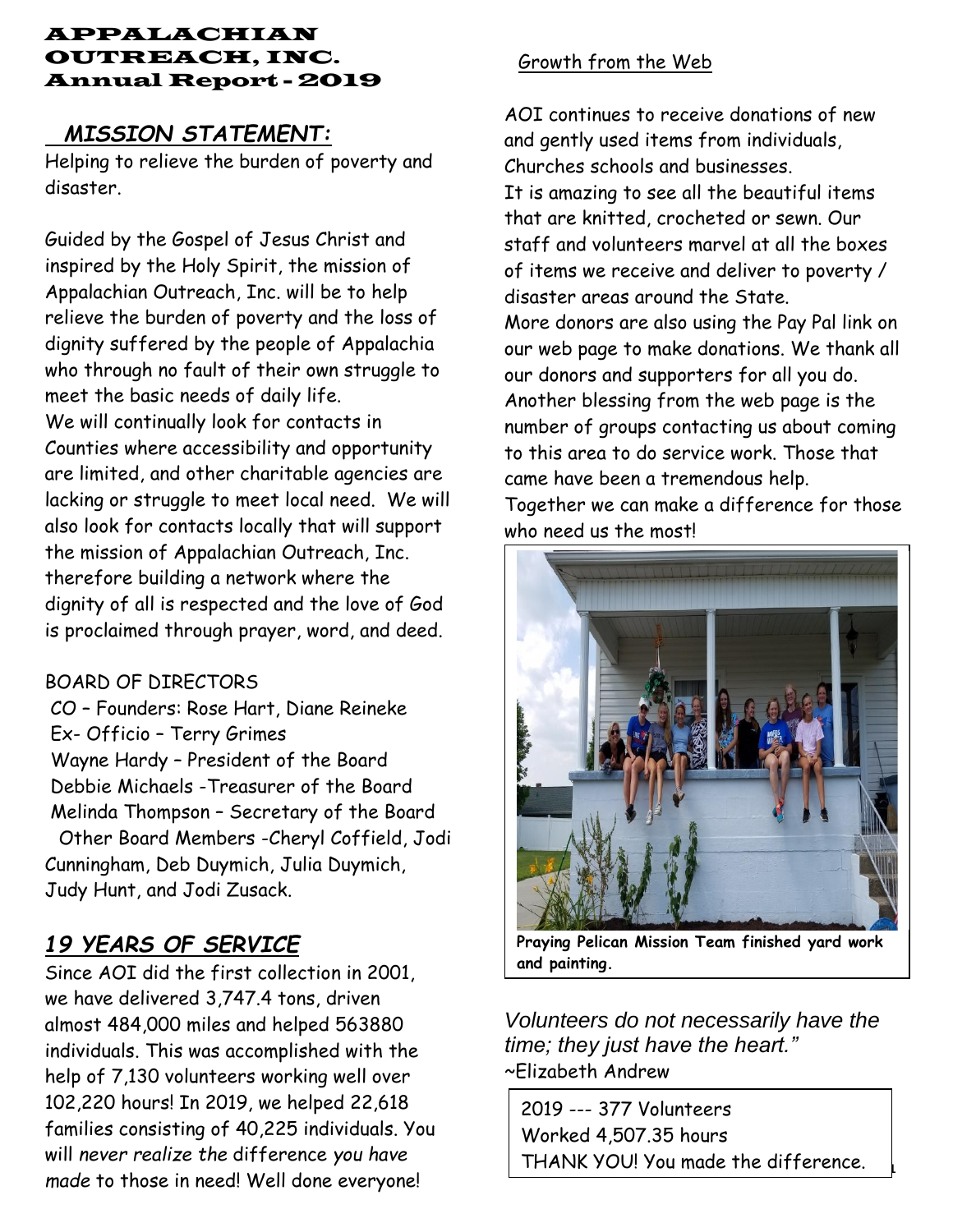## **2019 – Expansion**

This past year saw the expansion of the Storehouse and Hidden Treasures. As we understood more about the needs of the local area, we added items such as jeans, tops, shoes, and jackets of all sizes to our inventory. Even though this was a very small addition, a lot of people made use of the opportunity to buy something for themselves or others at a very low price. This was huge to AOI also by helping us to work toward sustainability.

Other items added were purses, some dishes, housewares, toys, and jewelry. If there was a need for any of these items downstate, our staff would pack up the items for delivery. This change helped us to serve a greater group of people both locally and several counties around the State where poverty and disaster have taken their toll. AOI also expanded the Storehouse by adding flooring, light fixtures, showers and tubs. Besides helping to make projects affordable for people, this also helped local merchants have a sale since we do not have fasteners or other small items that may be needed.

#### *THE NUMBERS: County Tonnage in 2019*

| Boone: 15.5                 | Marshall: 2  |
|-----------------------------|--------------|
| Braxton: 22.3               | Mingo: 17.4  |
| Calhoun: 11.2               | Ohio: 1      |
| Kanawha: 1                  | Preston: 3.8 |
| Lincoln: .5                 | Ritchie: .1  |
| Logan: .5                   | Wyoming: 6.6 |
| Pike Co, KY:23              |              |
| 2019 Yearly Mileage: 22,007 |              |

*2002-2019 Total Mileage: 535,378* This includes deliveries made around the State, in Kentucky and locally!

**Grants / Endowments**

AOI received several grants / Endowments in 2019. These helped to make deliveries, meet operating expenses, and prepare the Baby Bonus Baskets.

### **THANK YOU to the:**

Christian Foundation - \$45,000 CSX \$1,000.00 Enterprise Holdings - \$2,500 First Presbyterian Church *– Moundsville \$1,500* Jackson Family Grant – \$3,000 McMillan- Steward Foundation - \$15,000 Schenk Foundation - \$ 3,000.00 William and Helen Thomas Foundation \$5,000 Williams Energy \$ 2,500.00



Williams Energy Employees also made a difference on the Sandy O'Hara Day of Caring Sorting above. Unloading donations below.

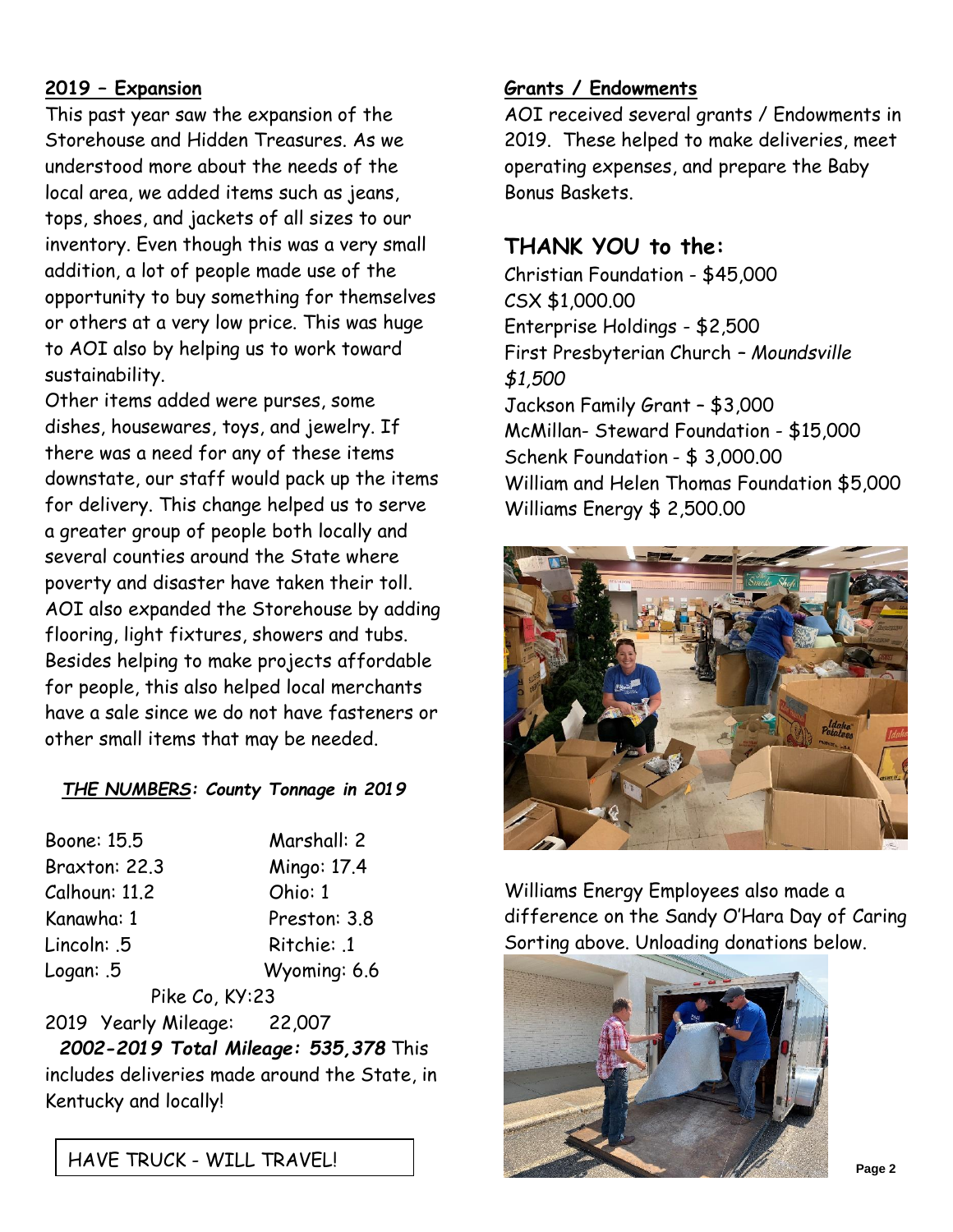## *Thoughts from the Executive Director*

So many things happened in 2019 to bring joy and thanksgiving to all of us at AOI. When we expanded the Storehouse and Hidden Treasurers, so many more people stopped in to shop and support us. As they told their stories, we continued to evolve as we looked for more items that would meet their needs.

The "Warm Up Zone" was very well received. Many people came in to get warm coats. They were thrilled to pay a dollar and have their dignity respected rather that get a handout even though we were quite willing to give them what they needed.

We had a stable workforce of five last year. Most of our staff are second – chance persons. It is so wonderful to witness the love and care they have for each other and how they interact with the customers with such joy.

We also continued to grow our network locally and around the State. By working together, we can help more people with out duplication of services.

One of the very few downsides last year was to see that poverty around the State and even locally is increasing. In 2019 the number of counties in WV that are suffering from economic distress has increased from 13 in 2018 to 16 in 2019. There are even 14 counties at risk. That means they could possibly become economically distressed at any time. Added up 27 counties are struggling. None of our 55 have reached attainment where the economy of the county is stable and growing. Poverty and disaster are always present and will continue to challenge all of us. The question becomes how do we care for each other by sharing with each other.

"We may not be equal in many ways, but we can be equal in the love we share with others in need." Taken from the Catholic Liturgy of the Hours.



## *2019 Greatest Needs*

 A new warehouse / Storehouse or property to build on. AOI has a Capital Fund set up for this. Donations are always welcome and needed!

Other needs-

- Volunteers to sort and pack donations.
- Volunteers to help with mailings

-----------------------------------------

- Drivers to help with pick-ups and deliveries*. No CDL required.*
- Financial support
- **Prayers**

## WHAT A DOLLAR WILL BUY

\$10 Will help with maintenance cost

- *\$40 Will support the General Fund*
- *\$75 Will help with fuel costs*

*\$100 Will help with Storehouse Expenses \$200 Will aid the AOI disaster fund for unmet needs.*

*\$400 Will pay for most of one delivery trip \$500 Will qualify for WV Neighborhood Investment Tax Credits if available* 

*\$1000 Will boost the Capital Fund for* 

*getting / repairing a warehouse*

\$8,000 will pay for 20 deliveries

 *Other will be greatly appreciated!*